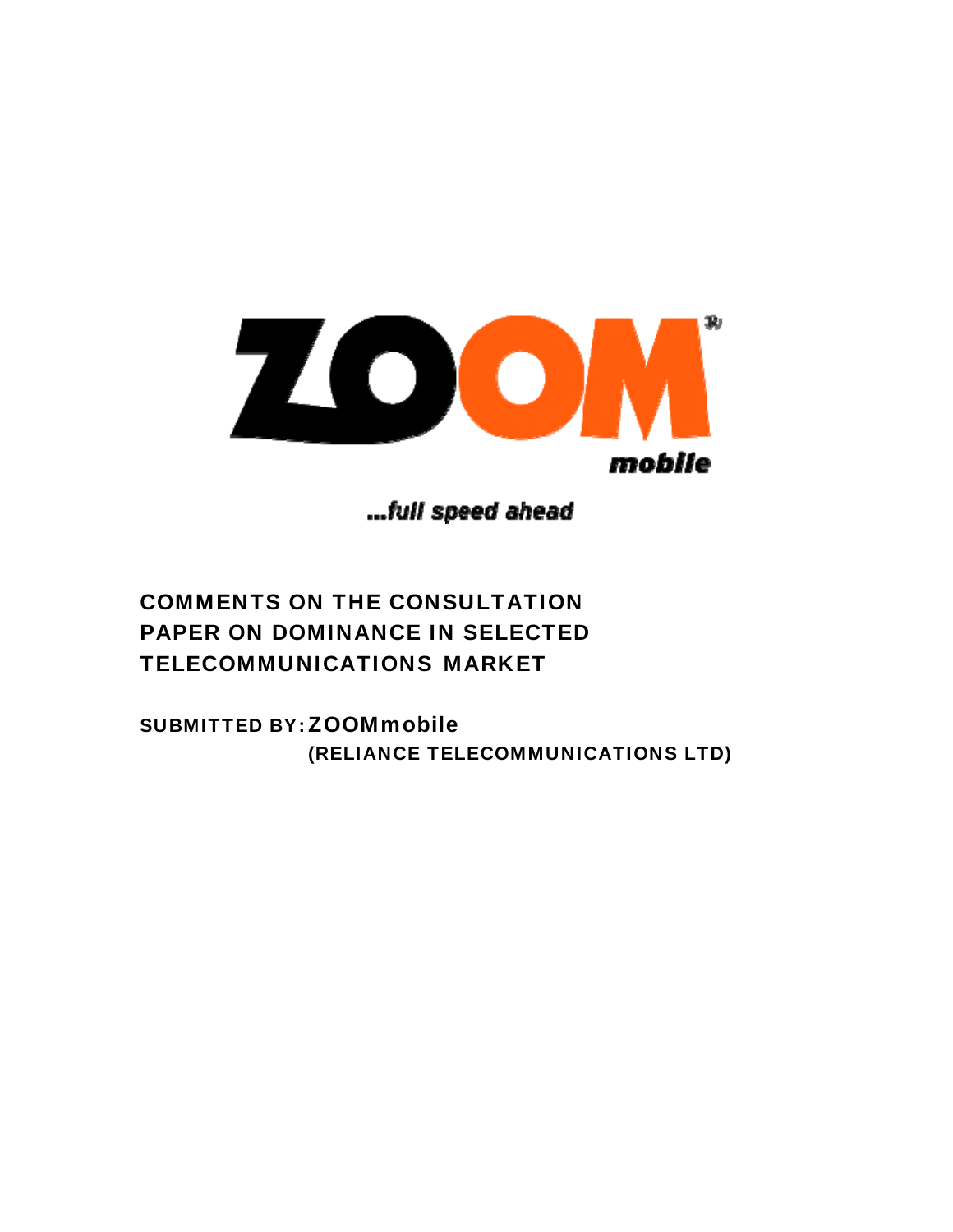# **Comments on NCC's Consultation Paper on Dominance in Selected Markets**

#### **1. Mobile Telephony market**

The Commission appears to have adopted a technology neutral stance. Notwithstanding this, it is our humble submission that the mobile telephony market comprises CDMA and GSM operators. The CDMA operators having been previously restricted to geographic area code jurisdictions are now marginal players in a market where the GSM operators have dominant market shares on account of the earlier disadvantages suffered by CDMA operators during the asymmetric interconnection regime skewed in favour of GSM from 2001 to 2006 and the regulatory constraints to CDMA operators highlighted above. The commission should also take this into account in evaluating who a dominant operator is.

Therefore the correct construct of the mobile telephone services market should of necessity include the new CDMA‐UASL operators, who are entering a market collectively dominated beyond all doubts, by the leading three (3) GSM operators.

As we had noted in our previous submission to the NCC in February 29, 2006; "prior to the introduction of Unified Access Services Licence (UASL) in 2006, the regulatory environment was not technology neutral". Limited mobility led to heavy disadvantages on the part of operators like ZOOM, who had to maintain separate networks in each city or area code city and consequently lost the advantages of scale operation derivable from the efficiencies of connected networks and full mobility, for five (5) operating years as a result, CDMA operators remained small against the weight of the heavy advantages enjoyed by their GSM counterparts on account of the regulatory thrust.

In conclusion, the mobile telephone services definition should take into cognizance the existence of ten (10) not five (5) players; to be described as national mobile services operators. Where there are ten players, the relevant question should then be: does any small group control up to 90 % of the market? If the answer is positive, that establishes collective dominance for our purpose. The regulatory direction should therefore be geared towards encouraging the new entrants for a fresh term of years.

#### **2. Control of essential facilities**

As a result of the first mover advantage MTN has, it has been able to capture a substantial chunk of the market in Nigeria, MTN has extensive network coverage nationwide. It also has control over essential infrastructure like transmission backbone and has laid optic fiber all over the country. It is true that these facilities needed by smaller carriers to provide service are prohibitively expensive to replicate. In most cases MTN is not so lenient on collocation and sharing of infrastructure. Even when it agrees to collocate, there is evidence that it prices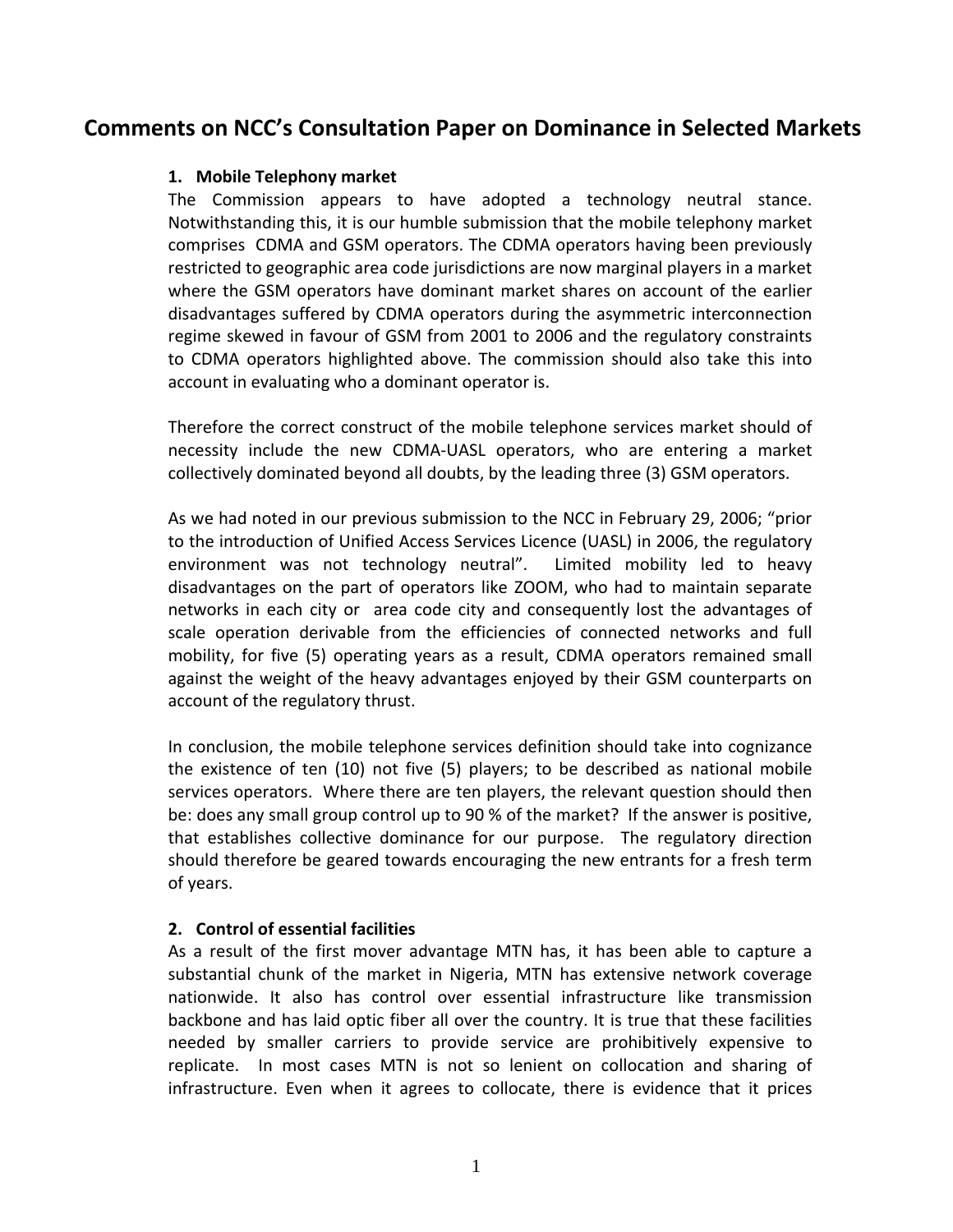essential inputs higher than it implicitly charges itself for internal use of such facilities. For instance an MTN transmission link cost as much as N1.3million per month even though such a link should normally not cost more than \$200 per month in other climes. This incumbent advantage is used subtly to exclude rival networks from participation in markets that are strategic thereby lessening competition. Moreover, control of such facilities offers the incumbent an opportunity to engage in a "price squeeze" of rivals to the extent that for every N1 (One naira) generated by PTOs as much as 65k (sixty five kobo) in some instances is paid to MTN. The NCC will need to re-introduce asymmetric interconnection charges in favor of the disadvantaged small players and promote greater access to shared infrastructure by access orders and reference offers.

#### **3. Relative size of MTN operations and Internal economies of scale**

Aside from the fact that MTN employs about the same number, or even fewer personnel than each of the other two major carriers as rightly observed by the commission, it is an established fact that a large subscriber base and off‐net in-coming calls are positively correlated thus the larger networks under a regime of high symmetric termination rates, invariably benefit massively to the detriment of the smaller operators. This phenomenon has the potential to erect entry barrier against new entrants such as PTOs just entering into full mobility. Already such tendencies are evident in the introduction by leading GSM operators of retail tariffs to their subscribers that are lower than wholesale tariffs charged to small operators and new entrants. Internal economies of scale further makes it possible for larger networks to tap from such savings to subsidize production for competitive markets aimed at bonding subscribers to their network. We are all living witnesses to the introduction of free midnight calls by MTN and other larger providers. As obtainable elsewhere, the Commission needs to explore further pricing rules that promote entry into a network industry dominated by incumbent carriers like ours. For instance, in the USA, the FCC Act makes provision for pricing rules such as **"reciprocity" "Imputation"** and **"unbundling".**

#### **4. Negotiating position of customers**

The switching cost for the subscribers is also essential. It may be costly for subscribers to switch to new operators even though the latter would price more aggressively. Subscribers may be tied to the network by fidelity formulas and contracts. Lack of number portability becomes an issue here. MTN being the pioneer operator, most of the subscribers are already used to their MTN numbers and it has become a symbol of identity for many. Added to this fact, is the company's extensive network coverage. One way of addressing negotiation power is to implement number portability. This will enable a subscriber to move to another network while still retaining the number. However, while number portability is laudable, it is important to also state that it may not readily favour CDMA mobile operators because the CDMA technology operates on a so called "closed‐model" as against the "open‐model" of GSM. The CDMA close‐model makes it impossible right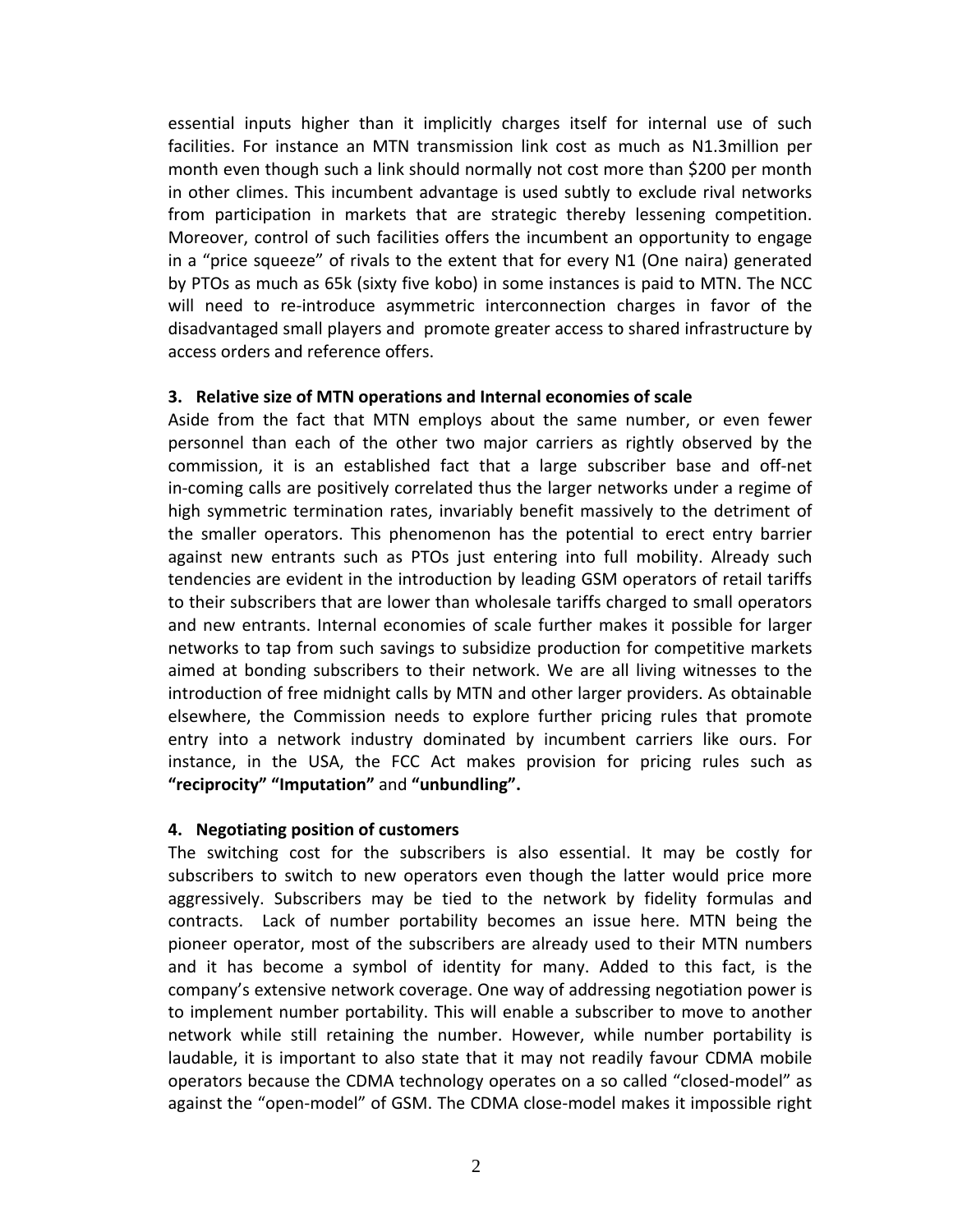now for their subscribers to switch between networks as one operator's "RUIM" card may not readily work on another until this issue is decisively resolved.

### **5. Ease of entry**

In any market where there is barrier to new entrants, the position of the existing firms is usually strengthened. The restrictions on market entry favour MTN and other GSM operators like Zain and GLO. The barriers have to be viewed in terms of legal barriers, natural barriers in terms of spectrum scarcity, economic barrier etc. Given the existence of such barriers, the NCC must find new ways of check-mating activities of incumbents that have the propensity of lessening competition. Pricing adjustments to wholesale services like i+nterconnection, long distance carriage, Internet bandwidth, etc are therefore mandatory for a level playing field.

# **6. Rate of Technology change**

Most GSM operators have launched 3 G services. The introduction of 3G services has undeniably boosted investment and market growth, and this will effectively change the industry landscape in the medium to long term. Some operators have commenced development of innovative applications on the new platform. However, 3G services like data hitherto used to be the main preserve of CDMA operators since their ability to compete with the Big three on the voice side was hampered by financial and regulatory constraints. The ultimate effect of granting 3G licenses to GSM operators who are already dominant players in voice market has further complicated this position. The commission may need to define market boundaries for the various players.

# **7. Joint /Collective Dominance**

The mobile telephony market appears to be an oligopolistic market i.e., a market with few sellers. As such, collective dominance cannot be ruled out in such a market and there could be tacit collusion to increase or control prices above competitive price even without concluding a cartel agreement. MTN, GLO, and ZAIN are in effective control of infrastructure, transmission backbone, fiber optic, international gateway etc. The fact that they carry traffic for other operators and generate high interconnect fee for domestic and International calls should further lend credence to this.

# **8. International Internet Connectivity Market**

The level of current and anticipated competitors in the IIC market is such that Nitel‐ SAT3 and GLO1 whether operating individually or collectively will constitute dominant providers. Regulatory intervention is required to prevent Globacom from acquiring Nitel in the on‐going bid to privatize the government entity. The Internet market is still evolving. With increase in computer penetration, the Internet penetration will triple. The price for International Internet connectivity needs to be reduced so that Internet service can gain greater penetration. The way to achieve this is for the Commission to encourage healthy competition and a level playing field